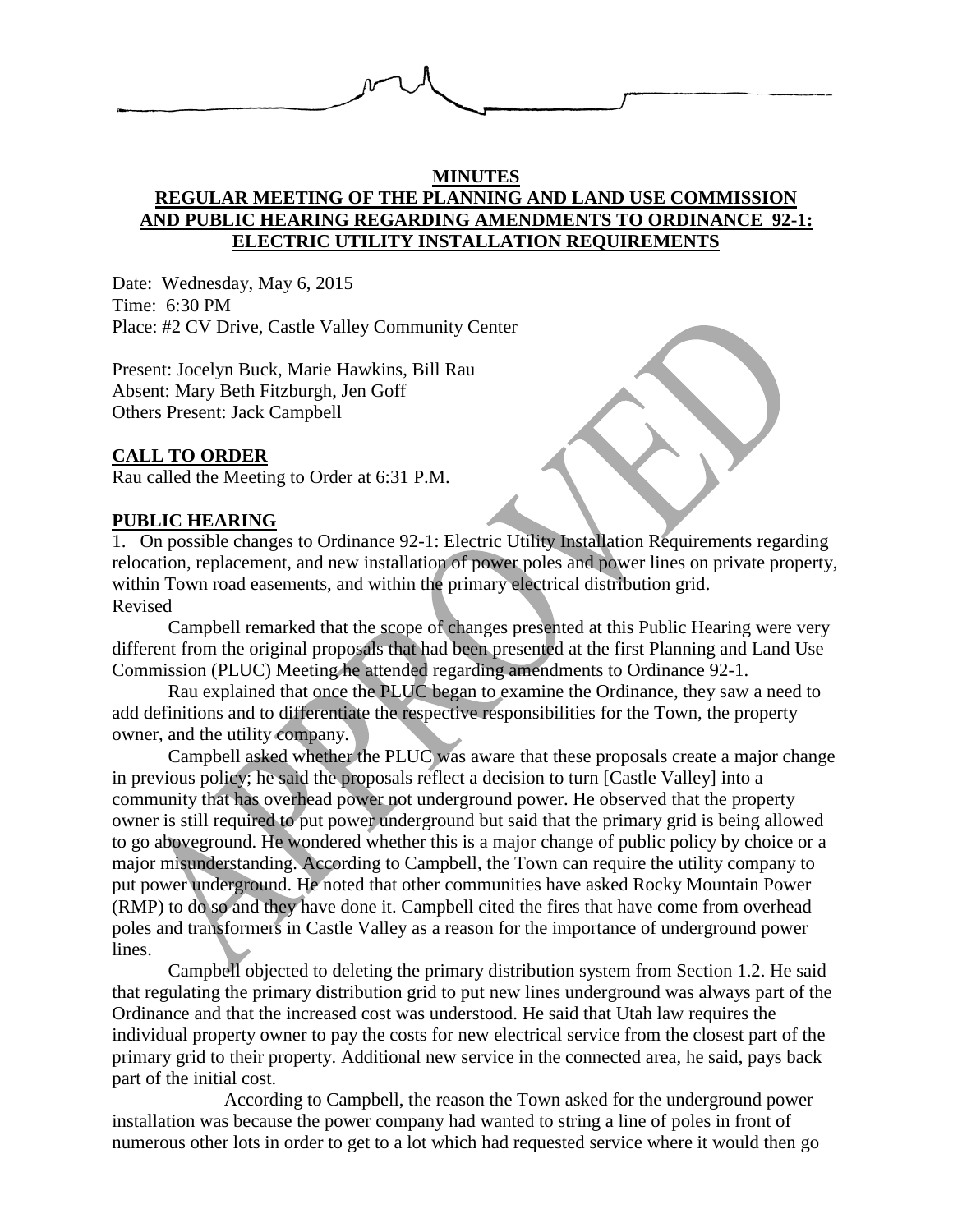

underground. The original Ordinance wanted to avoid this imposition on existing property owners. He said he thinks that underground power is important because of the viewshed.

Hawkins noted that it is hard to imagine that the whole [power grid] could go underground since so much is already built out.

Campbell replied that Lucky Morse, District Manager of Utah Power and Light had been very willing to work with the community to move all power underground.

Campbell agreed that there was unclear language in the original Ordinance but inquired about the source for making such a major ideological change. According to Campbell, the community can stipulate by ordinance that any extensions of the primary grid be put underground. He referred to a past incident where an extension was improperly done by the utility company and was redone—at the request of the Town—at the company's expense.

Rau told Campbell that the changes were a result of discussion within the PLUC and with RMP. Buck observed that RMP was not the power company when the original ordinance was written.

Campbell said that he feels RMP is avoiding its responsibility to adhere to the wishes of the community.

Rau said that he reads this Ordinance differently. In Section 2.3, he said, all new line extensions are required to be installed underground unless there is an exemption.

Campbell said he sees an internal contradiction between that Section and Section 1.2 which states that this ordinance is not intended to regulate the primary electrical service system. In court, he said, he believed this sentence would trump the sentence in Section 2.3. According to Campbell, the "mushy" language used in Section 2.4—which the PLUC has proposed to delete—was intentional because the original hope of the Town was to work toward underground power. Campbell explained the earlier "inappropriate" work done by the power company: electricity to the Town building was dropped from a pole at the back of the property. The power company was required to redo the installation by installing underground power to the front of the building. However, he said, they took the cheapest route and put in a small line which would preclude extending this line underground in the future.

Rau asked whether the proposed Section 2.3 would cover what was implied in the old Section 2.4. Hawkins noted that the proposed Section 2.2 works against this idea. Buck said that she did not think it fair for the homeowner to have to pay costs of putting a whole power line on their property underground when only a single pole needed to be replaced.

Campbell suggested stating that no new poles should be placed aboveground except for replacement of a single pole. He reiterated that primary service can be regulated and that the original scope of the ordinance was to regulate both primary and auxiliary service.

Rau suggested that Campbell's concerns could be addressed by modifying Section 1.2. Hawkins questioned whether the move to underground power in the valley was feasible or likely. Buck noted the technical difficulties of putting 25,000 volt lines underground because they become too hot if buried for more than one-half mile. She noted the difficulty for the Town to be able to determine whether an exemption asked for by RMP engineers was legitimate. Campbell said that he has never heard, to date, of any technical problems faced by the utility company in Castle Valley, including how to span a gully.

Rau noted that a previous Roads Manager had reported digging up a line across a gully that had not been properly covered. He thanked Campbell for his comments and told him that the PLUC will be making a recommendation to the Town Council and that Campbell would have further opportunity to share his comments with the Council.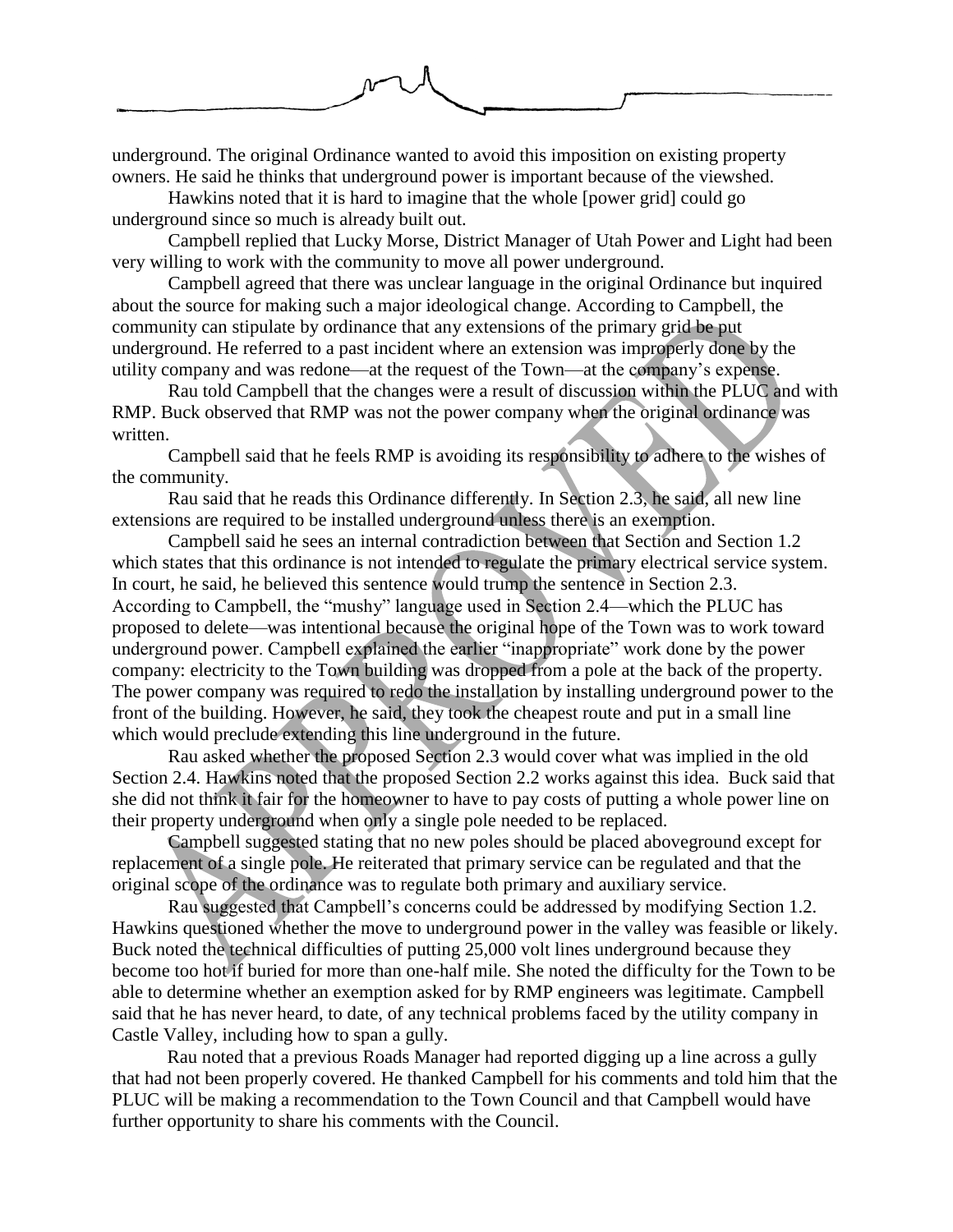## **REGULAR MEETING**

- 2. Open Public Comment None.
- 3. Approval of Minutes.

# **Regular Meeting of April 1, 2015.**

Hawkins suggested two corrections on page 1: Change "issued" to "issue" on line 8 of Open Public Comment; change "hazard" to "hazardous" on line 5 of Hazard Mitigation Report.

Hawkins moved to approve the Minutes of April 1, 2015, as amended. Buck seconded the Motion. Buck, Hawkins, and Rau approved the Motion. The Motion passed unanimously. 4. Reports.

# **Correspondence.**

Roth reminded PLUC Members of the email sent by the Town Clerk regarding the Open Public Meetings Training to be held on June 18, 2015.

# **Town Council Meeting** – Vice-Chair.

Rau reported that Fitzburgh had conveyed to him that Zacharia Levine had approved the contract to serve as the Town's Appeal Authority and had agreed to the costs. According to Fitzburgh, the contract is now being finalized by the Town's lawyer. Fitzburgh had also reported that Council Member Duncan had raised a concern about the treatment of hazardous fuel storage in Ordinance 85-3. Rau said that the storage of primary petroleum products on personal property and some special requirements for propane tanks will be examined by the PLUC at a later time.

# **Hazard Mitigation Committee (HMC)** – Rau

Rau said that the HMC did not meet last month but will be holding a Public Hearing at their May 13, 2015, Meeting. He asked PLUC Members to read through the draft plan and, if possible, to attend the Public Hearing.

## **Permit Agent.**

Roth reported that one building permit was issued for installation of a metal building on an existing foundation at Lot 30 (Rim Shadow).

## **Procedural Matters** – None.

# **NEW BUSINESS – NONE**

# **UNFINISHED BUSINESS**

5. Discussion and possible action re: amending Town of Castle Valley Ordinance 92-1-Electric Utility Installation Requirements.

PLUC Members reviewed the proposed draft of amendments to Ordinance 92-1 and made the following suggestions:

 $1.1$  – retain as is.

1.2 – replace the first sentence with the first sentence from the original ordinance; delete the second (added) sentence; delete the last sentence.

 $2.1$  – retain as is.

2.2 – Buck and Hawkins preferred the first option which would encourage but not require property owners to put auxiliary power lines underground when they need to be replaced. Rau preferred the second option which would require all replacement lines to go underground. PLUC Members agreed to recommend the first option with the addition of the phrase "power poles and/or existing" added in line one between the words "existing" and "overhead."

 $2.3$  – retain as is.

3.0 – change heading from "EXCEPTIONS" to "EXEMPTIONS."

 $3.1$  – retain as is.